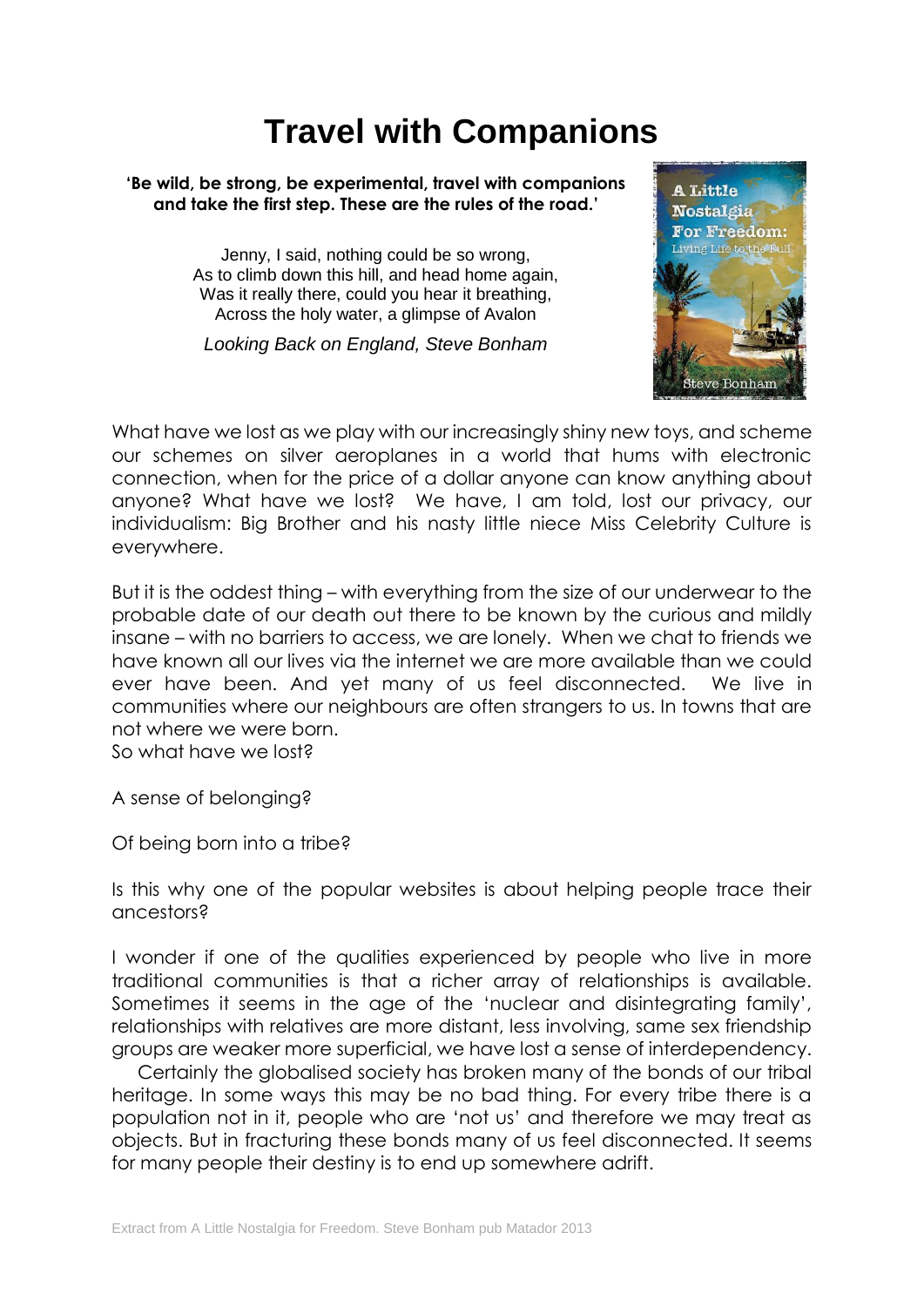Now people have always moved, in fact it is part of our restless instinct to do so. But for the vast majority, this was a mass movement in which a 'sub tribe' regenerated itself in a strange land. The Irish in Boston; Chinese, and Jewish communities all over the world; my dear friend Charlie, marching up and down in full woollen Scots regalia blowing on bagpipes under the pitiless sun of Queensland, Australia. Even today, the somewhat desperate cliques of British expats clinging together in exotic places to take tea and play golf.

 What is different I believe is, as the merciless global mixing bowl goes about its business more and more people are not sure of their tribe or the community they belong to, and as a result, hang on to some symbolic remnant – the sports team of another nation – like a vestigial tail, a reminder more of something lost than something current and shaping.

 This need to belong to a tribe and define our lives in relation to it is even found in the global digital world of the internet. Up in cyberspace tribal connections are built which are defined by shared vocabulary and develop their own rituals and protocols with the capability of excluding the outsider. Even anarchists, those who most reject the ties of belonging, are drawn to acknowledge their tribalism. The anarchist writer Hakim Bey, has written about the ability of cyberspace to allow the creation of Temporary Autonomous Zones, short lived communities which the CIA and other special forces of decadent capitalism cannot immediately shut down.

 And perhaps our current obsession with social media such as Facebook and Twitter is simply a reflection of a deep need within us to connect and share; to share: opinions, feelings, objects, thoughts. Evolutionary Psychologists such as Robin Dunbar have argued that language itself is less about functional problem solving and more about building communities through the chatter and gossip, enabling a sense of cohesion and identity to develop. In fact Robin Dunbar argues that it was the 'connecting / reassuring function of language that enabled human groups to evolve to 150 person tribes from the much smaller groupings of other primates which are held together by *physical*  grooming, a much more time consuming activity. It is a rather wonderful thing to think of, that the vast majority of our on and off line chatter is basically the metaphorical search for bugs, twigs and mucky skin that reassures and enables us all.

I believe it is our tribal ancestry which necessarily draws us to function best in groups of people we trust and feel connection with. The word that describes this best for me is 'companionship'. The root of the word comes from the latin *com* meaning *with* and *panis* meaning *bread;* simply those we share bread with, with all the mutuality and trust that that implies. And yet it seems to me, highlighted by our compulsive search of the wireless desert, we live increasingly in societies in which companionship is under pressure. Is it because we have been disconnected from our tribal nature? And through this, the way we relate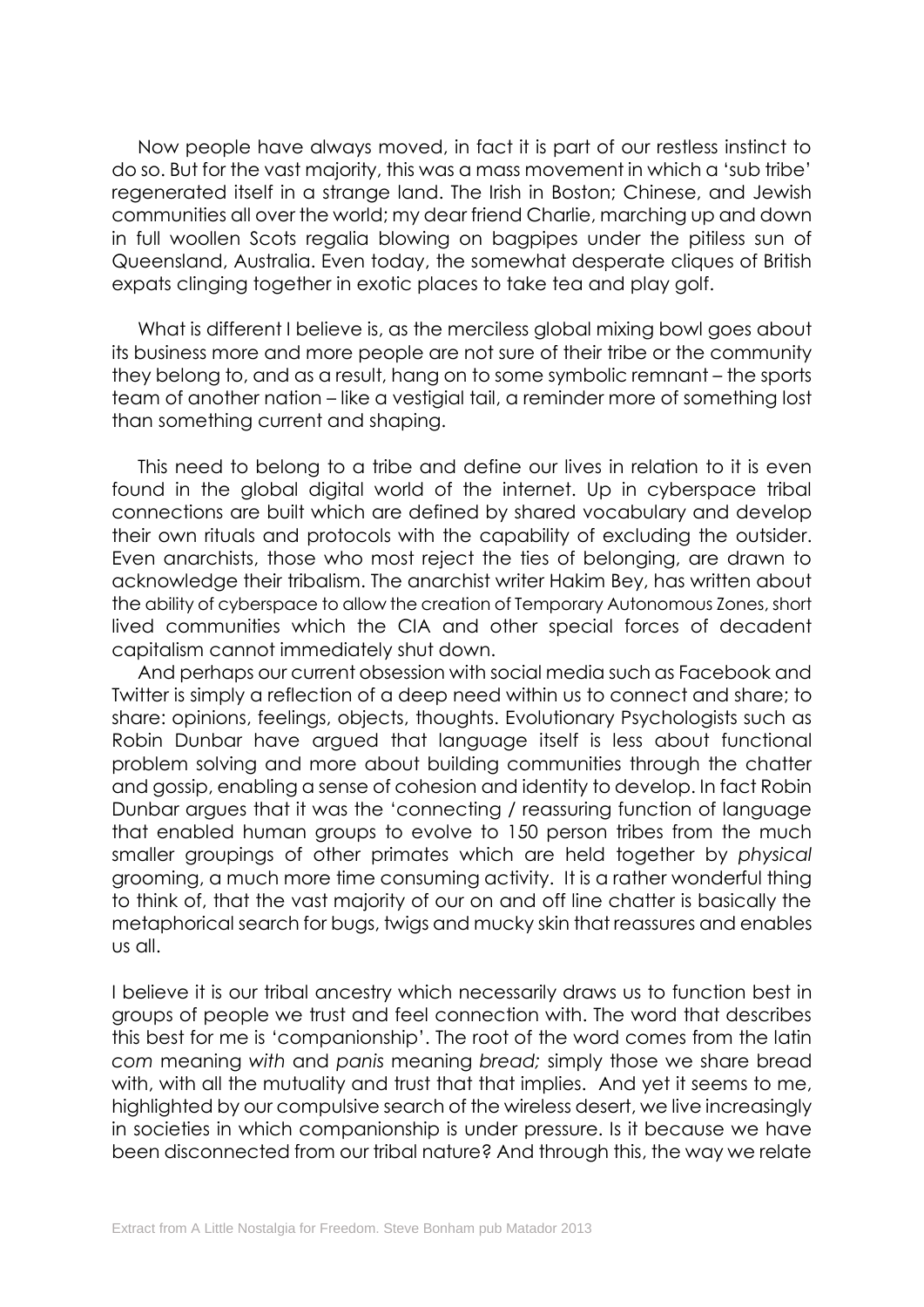to others seems to have shifted from a deep awareness of the collective whole to something that is brittle and transient.

Of the many things the search for nostalgia helped me see, one of the things that has haunted and intrigued me most was the realization that companionship was at the heart of our human experience. That it was more than a soothing analgesic to the vicissitudes of our individual journeys. Over the time that followed since then I have come to see that it is both the reward for our fitting in and the means to sustain our adventurousness, our rebellious, audacious journey.

 Companions as I realized back in Hong Kong are part of the warp and weft of almost every culture and celebrated in its stories and tales, from the *Band of Brothers*, *Secrets of the Ya Ya Sisterhood*, *Snow White and the Seven Dwarfs* etc. In them all is woven a cloak which can keep out the bitterest blast and shade us from the most relentless glare. Every guru from Jesus, Buddha to Freud and Elvis was sustained and enabled by the love and friendship of those around them. Though in all they must face a defining moment on their own, it is through their friends and companions they have been sustained and nurtured for this moment.

And every Don Quixote has a Sancho Panzo.

 And so it is with us, to grow and flourish the conversations and attention from others in whom we feel we have trust, rapport and a sense of shared identity, will really matter. Instinctively, we understand the basic human need to be heard. If we are not heard we don't feel whole. But it is more than that, it is through conversations that most times we think and decide. It is in the ebb and flow of the dialogue of the common man and woman that ideas are born and nurtured, dreams are shaped into reality, a wild notion becomes a life changing opportunity.

 And I believe this has always been the way; since the beginning, since the first non-verbal moment when we looked at each other and recognized our common cause.

Some while after the Hong Kong trip I found myself sitting under a big African night sky around a campfire in Northern Namibia spending some time with the bushmen of the Jo/'Hoansi San, tribe. I was with Walter Peiffer a gentle bearded German Namibian.

 'In the old days,' he said, staring into the fire as if he could see in it back to the days before the bushmen were the victims of generations of genocidal attacks and their culture despised, fractured and almost destroyed. 'In the old days, one person trying to dominate a group such as this was really resisted. Anyone who did try to dominate and dictate what was said, was first challenged, secondly ignored or ostracised, and thirdly, in the *old* days, if someone simply persisted in being domineering, killed!'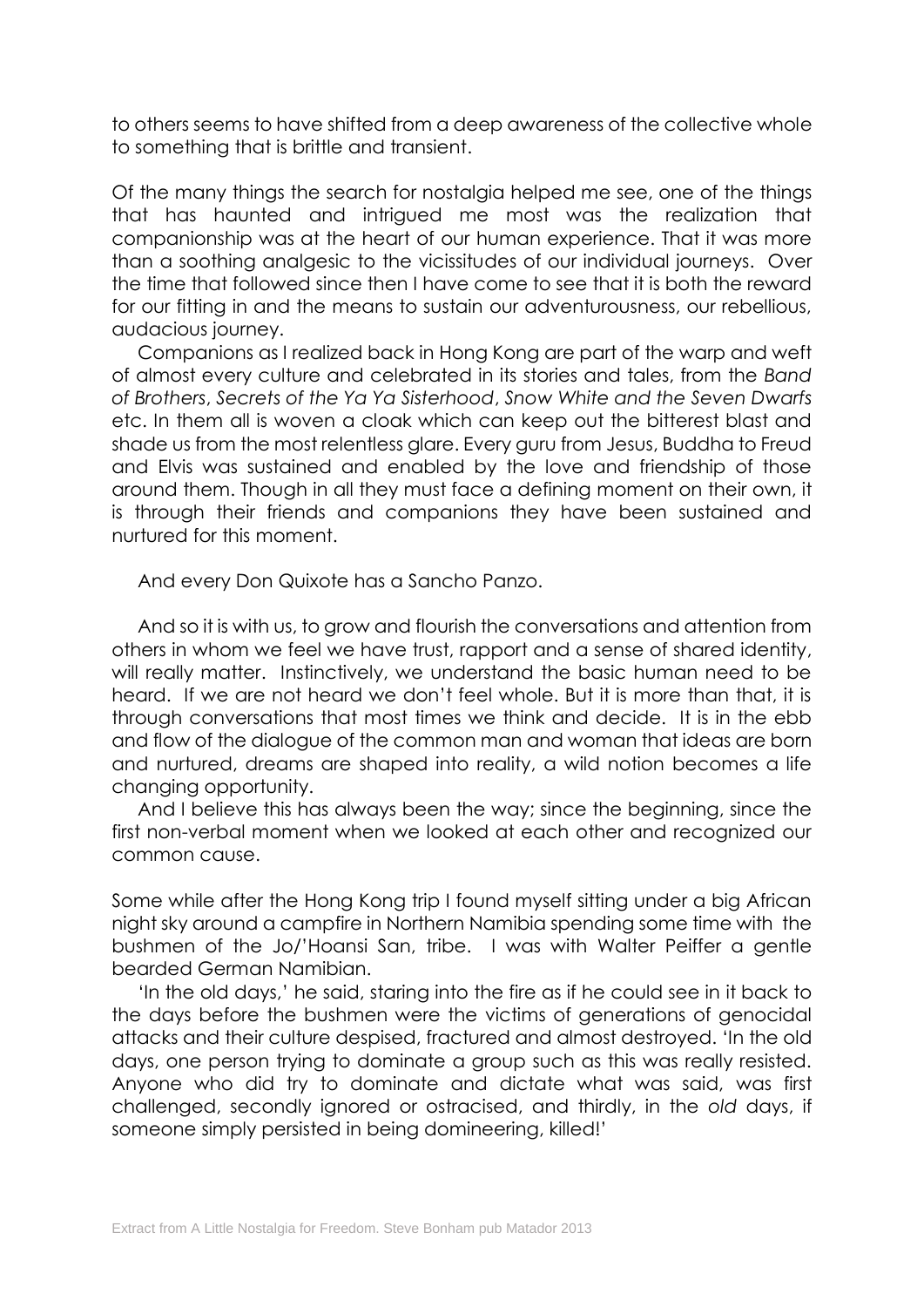The haunting image I have is of people around the campfire not just sharing the stories that tell them who they are, what they should believe and how things should happen but also planning, problem solving, decision making, making sense of the world together. Thinking together and understanding together. In the flickering firelight, voices from faces shining with reflected light and etched in shadows, offer ideas, views, bits of history which meet in the smoke to become a whole. Through this the path of the antelope, the source of fresh water or a whole cosmology a richer picture of how the universe is, may be conjured.

 Often in these conversations there is a pause after one person has spoken. A pause not to think of an argument against but to consider carefully what has just been said. And implicitly this act of conversation is also an act of communion.

Communion in being part of something bigger than yourself.

Communion in being in an intimate relationship with those around you.

If 'Being Wild' implies an intimacy with the animate and inanimate environment, a deep rapport with the rock, the soil, the scudding cloud, the bird on the branch of the tree; then we also have within us the need and ability to be intimately connected with other people. This is not just the physical intimacy of lovers or a parent and a child, but an emotional and spiritual identification with another. It's a surprisingly practical quality of being human.

 It's like playing music together. Playing around the clubs with my old chum Tim we would have a repertoire of over a hundred songs and tunes. Rarely did we ever bother with a 'set list' or running order, or if we did we would soon ignore it. You see, we just knew what to play next based upon an inarticulate but powerful sense of where we were and where the audience was. Often we didn't tell each other or the audience what we would play next we just started: on time, together. Sometimes half way through a tune Tim would change rhythm, or tempo and I would just know. All of this was a rough and crude version of what any half decent jazz band can do. Or any great football team. Or theatre company. Or family. It is how Bushmen hunt, how they survive in a difficult and extreme environment, or as Werner says, how they decide.

Without this collective inner harmony, it seems to me that groups of people can only at best function in a self-conscious, rather forced and rather clunky way. Which I suspect is how many of us do, much of the time.

 Intimacy goes way beyond 'belonging', it is tapping into the essence of who we are, and may be that is why it can become a rare and vulnerable thing. But it is the well-spring from which companionship draws life. What hurts one of us, hurts all of us. And this seems a natural not learned thing. Neuroscientists, have proposed the existence of 'mirror neurons' in the brain that 'fire' when something is observed happening to someone else. So we see someone bang his or her head and say 'ouch' or one gets too close to the fire and we wince. And the closer we are to the person we are observing the stronger the effect is. This reaction is unconsciously prompted.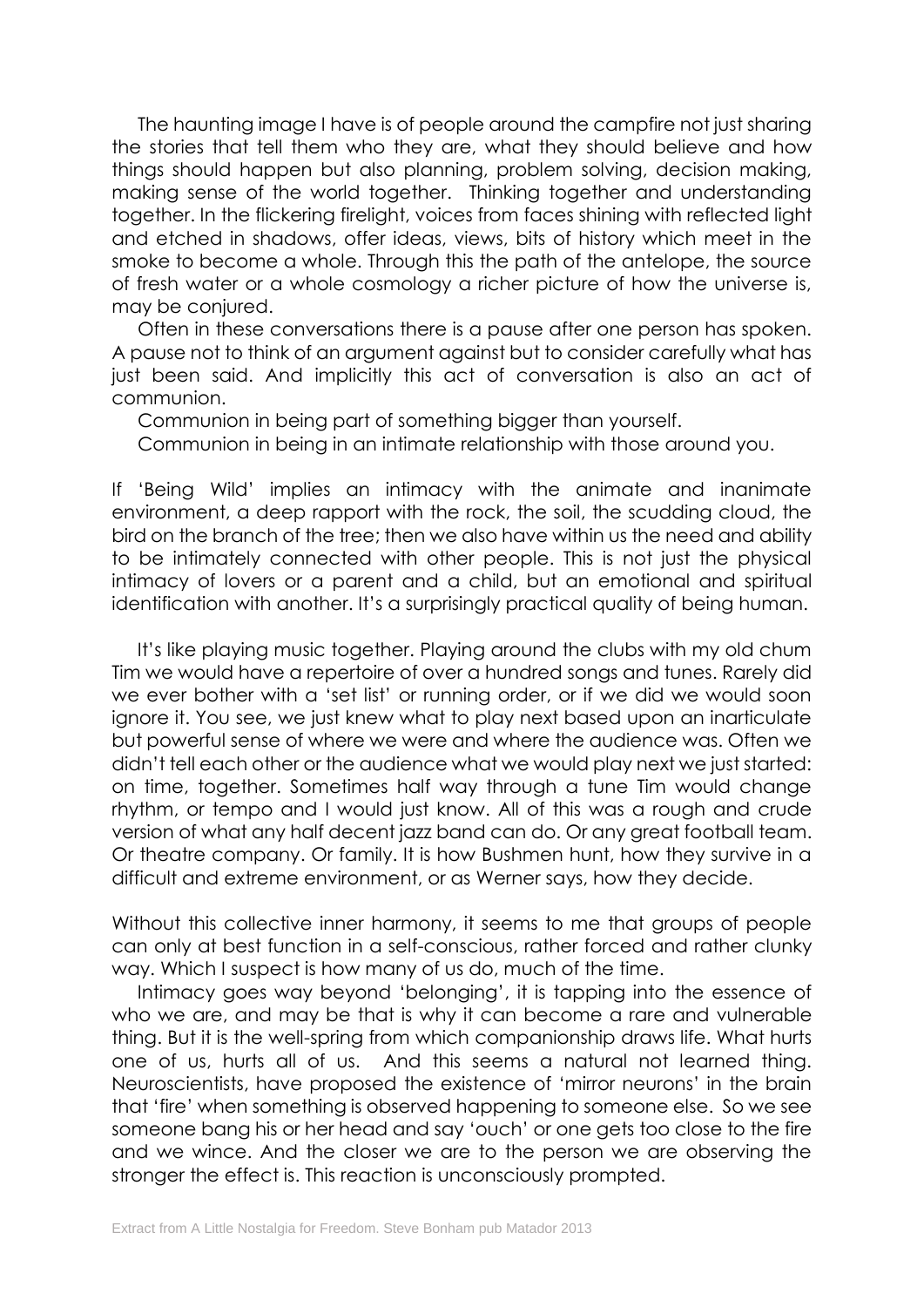So from the bushmen tracking in the first light of dawn, the Oryx, the Kudu and the Porcupine through the millennia, this intimate shared consciousness has woven people together, has continued to shape who we are: collaborative, connected, concerned. A large part of us is essentially collaborative, as more and more research in evolutionary psychology seems to reveal<sup>1</sup>. This collaboration provides us with a set of social behaviours which can easily be overlooked in the picture of the individual free-agent acting only out of self-interest. We sometimes underestimate our capacity for self-sacrifice, working for the greater good and the simple love of working with our fellows.

In my lifetime I have seen groups of people face tear gas, beatings and bullets from Rumania to Cairo and Damascus in the hope of something better for everyone. Collaboration is a clear and present feature of Confucian thinking but is also a powerful if less celebrated feature of western behaviour. All this must be rooted in our ancestry, in the stalking of the game and the irrigation of the fields we have evolved to look after each other. Without it we could not have survived.

This is a fantastic ability through which we can build on the wisdom of others. And in such conversations we, without awareness, tap into the wisdom and insight of our ancestors. The freedom to evolve, to renew ourselves or even to survive may be a hard one, even an impossible one unless we travel with companions. Knulp depended time and again on his friends to sustain him in the life he had chosen, friends who nourished and encouraged him even though they were perplexed and confused about the choices he had made.

The alchemy we need in our search for freedom.

 The question is, who do we identify with and feel we belong to? Or would it be better to say, who should we focus on belonging *with*?As Nick 'the Desert' noted, many of our friends do not wish to come with us on our journey. We can love and respect them for this but we must not let them tie us to living in the past. We can keep and cherish them but also seek companions who can help us evolve.

 I have been lucky in my life with some of my friends. And now I think about what the quality of those relationships is and has been. Yes there is rapport, that wonderful, special instinctive understanding between people who are not kith or kin but whose lives have become enmeshed through shared stories and a kind of sublime chemistry. Yes there is rapport but there is also synergy. The best companions are distinguished by important differences and who, arising from these differences, are not afraid to confront, clash and conflict with another. Those I cherish do not seek to control me but to challenge my path so that I evolve well. This is a tough love that is distinguished by its rarity and its

-

<sup>1</sup> E,g, HBR, Scientific American

Extract from A Little Nostalgia for Freedom. Steve Bonham pub Matador 2013